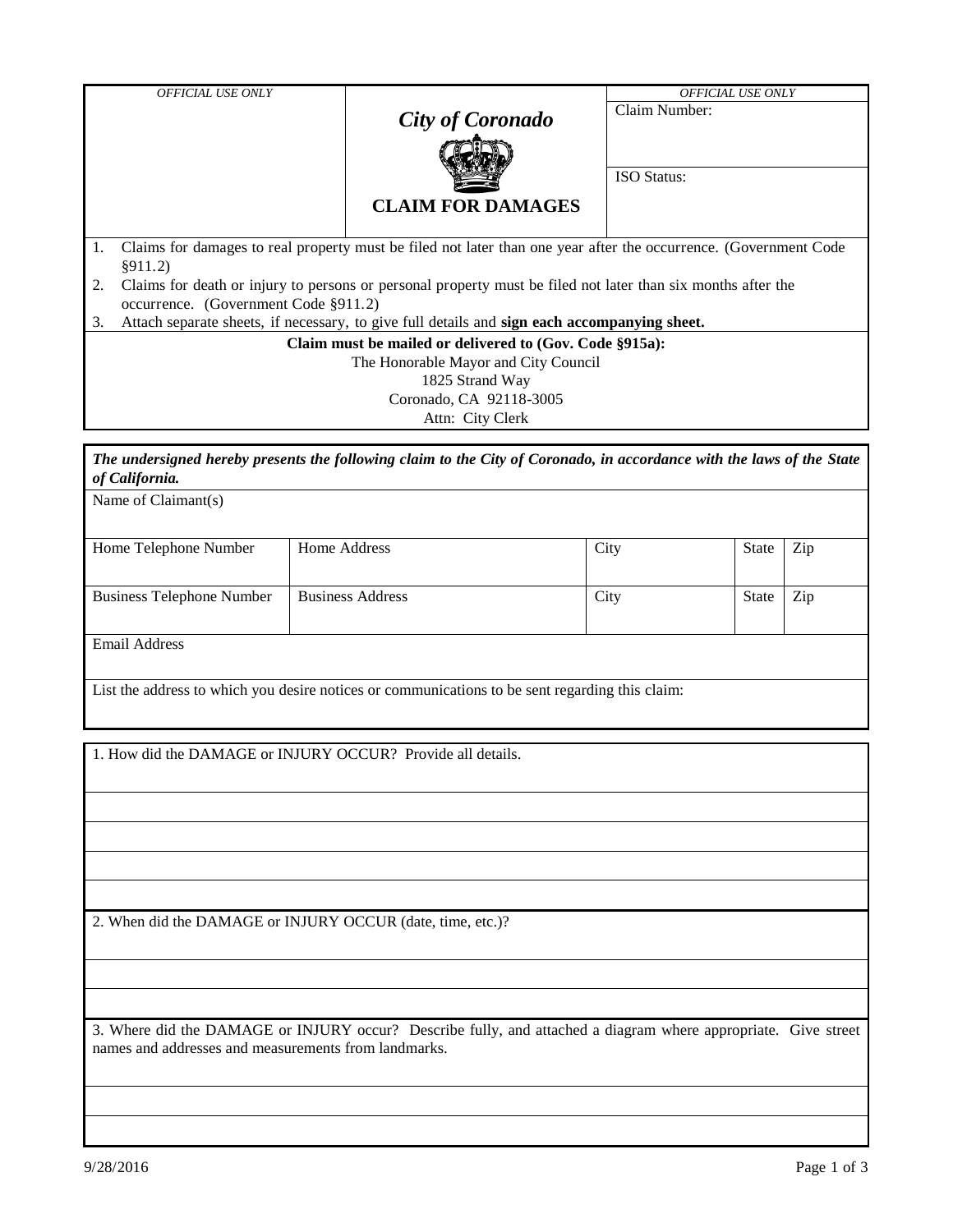4. What particular ACT or OMISSION do you claim caused the damage or injury? Give names of City employee(s) causing the damage or injury, if known.

5. What DAMAGE or INJURY do you claim resulted? Give full extent of damage or injury claimed.

What is the total amount of money you are seeking to recover? (Check one of the boxes below.)

The total amount claimed totals less than \$10,000.

The total amount claimed is more than \$10,000, but not over \$25,000; jurisdiction rests in Superior Court (Limited Civil).

The total amount claimed is more than \$25,000; jurisdiction rests in Superior Court (Unlimited Civil).

6. What AMOUNT do you claim on account of each item of damage or injury as of date of presentation of this claim? Give basis of the computation.

7. Give the ESTIMATED AMOUNT you claim on account of each item of prospective (future) damage or injury as far as you know. Give basis of the computation.

8. Give amounts of insurance payments you have received, if any. Give name of insurance company.

9. List expenditures made on account of damage or injury. Give date, item, and amount. Attach copies of receipts, invoices, estimates.

10. Give names and addresses of witnesses, doctors and hospitals.